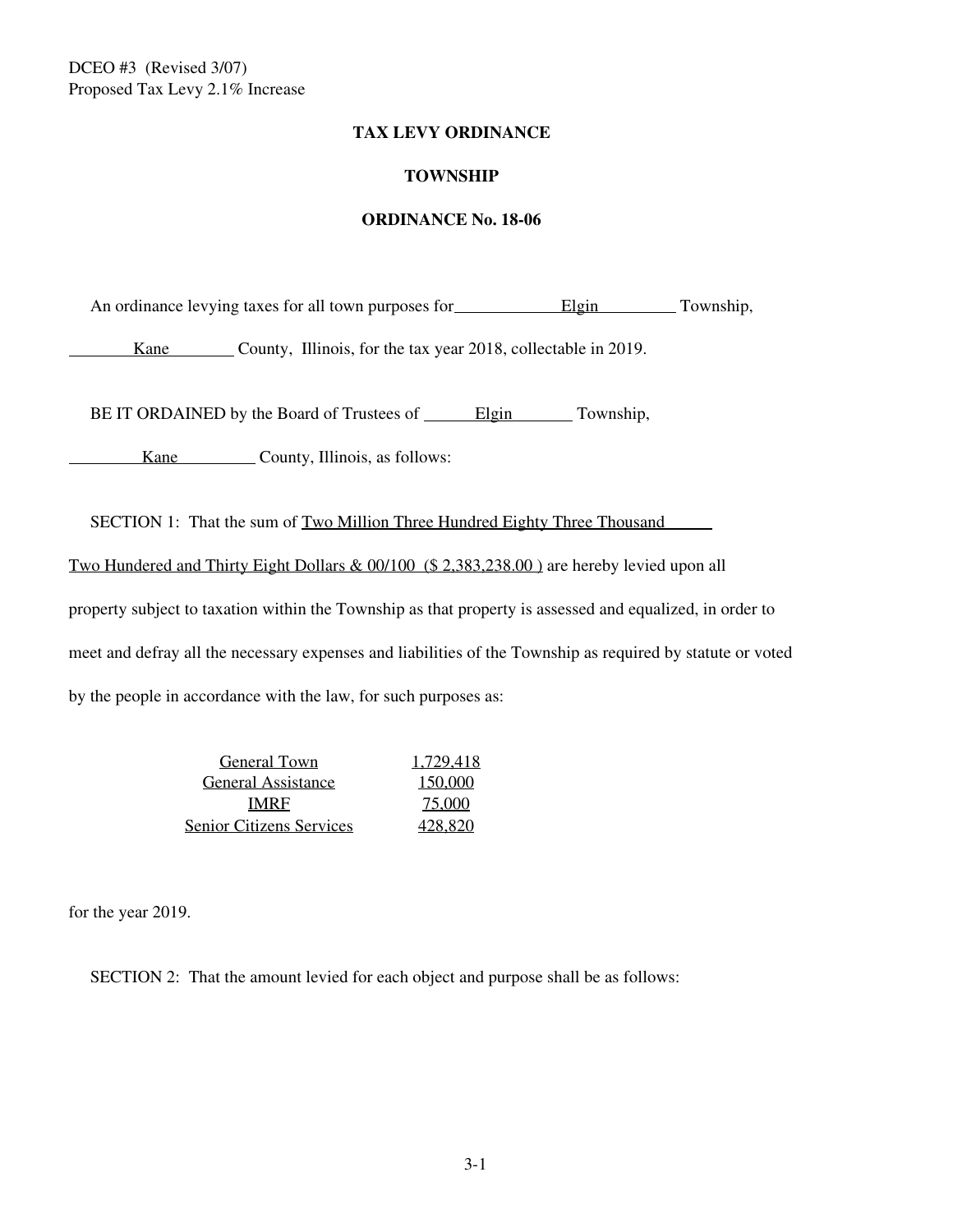| <b>GENERAL TOWN FUND</b>                                                                                                  | Amount<br>Levied                                    |           |  |
|---------------------------------------------------------------------------------------------------------------------------|-----------------------------------------------------|-----------|--|
| <b>ADMINISTRATION</b><br>Personnel<br><b>Contractual Services</b><br>Commodities<br>Capital Outlay<br>Other Expenditures  | 255,000<br>255,000<br>100,000<br>100,000<br>299,418 |           |  |
| <b>TOTAL ADMINISTRATION:</b>                                                                                              |                                                     | 1.009.418 |  |
| <b>ASSESSOR</b><br>Personnel<br><b>Contractual Services</b><br>Commodities<br>Capital Outlay<br><b>Other Expenditures</b> | 580,000<br>90,000<br>50,000                         |           |  |
| <b>TOTAL ASSESSOR:</b>                                                                                                    |                                                     | 720,000   |  |
| <b>TOTAL GENERAL TOWN FUND:</b>                                                                                           |                                                     | 1.729.418 |  |

REF: General Corporate Tax 60 ILCS 1/235-10

# **ILLINOIS MUNICIPAL RETIREMENT FUND (IMRF)**

| Personnel | 75,000 |
|-----------|--------|
|-----------|--------|

## **TOTAL IMRF FUND:** 75,000

REF: IMRF Tax 40 ILCS 5/7-171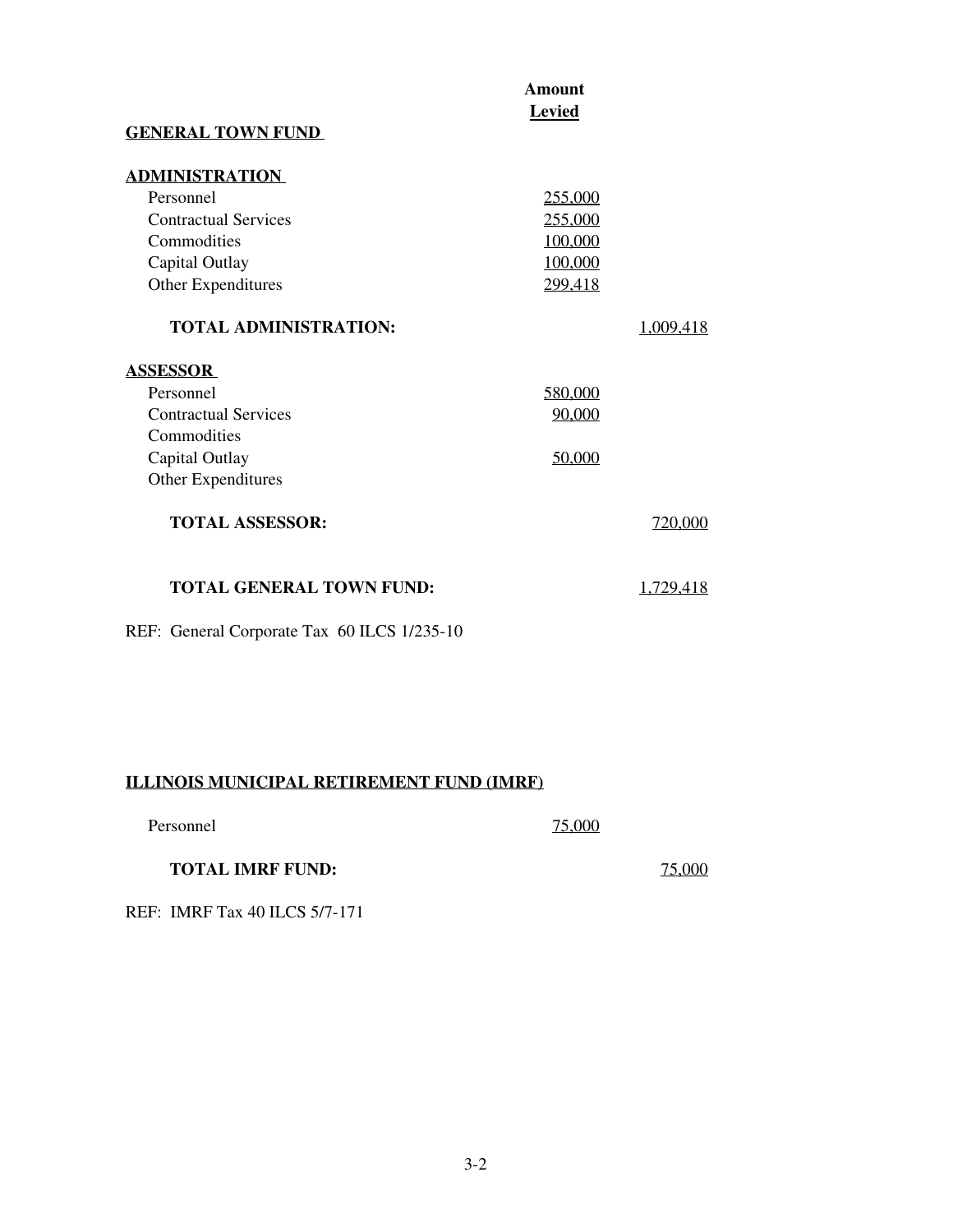|                                                   | <b>Amount</b><br><b>Levied</b> |                |
|---------------------------------------------------|--------------------------------|----------------|
| <b>GENERAL ASSISTANCE FUND</b>                    |                                |                |
| <b>ADMINISTRATION</b>                             |                                |                |
| Personnel                                         | 80,000                         |                |
| <b>Contractual Services</b>                       | 10,000                         |                |
| Commodities                                       |                                |                |
| Capital Outlay                                    |                                |                |
| <b>Other Expenditures</b>                         |                                |                |
| <b>TOTAL ADMINISTRATION:</b>                      |                                | 90,000         |
| <b>HOME RELIEF</b>                                |                                |                |
| <b>Contractual Services</b>                       | 60,000                         |                |
| Commodities                                       | $\overline{0}$                 |                |
| Other Expenditures                                |                                |                |
| <b>TOTAL HOME RELIEF:</b>                         |                                | 60,000         |
| <b>TOTAL GENERAL ASSISTANCE FUND:</b>             |                                | <u>150.000</u> |
| REF: Public Assistance Tax 60 ILCS 1/235-20       |                                |                |
| <b>SENIOR CITIZEN FUND</b>                        |                                |                |
| Personnel                                         |                                |                |
| <b>Contractual Services</b>                       |                                |                |
| Commodities                                       |                                |                |
| Capital Outlay                                    |                                |                |
| <b>Other Expenditures</b>                         | 428.820                        |                |
| <b>TOTAL SENIOR CITIZEN FUND:</b>                 |                                | 428,820        |
| REF: Senior Citizens Services Tax 60 ILCS 1/35-55 |                                |                |
| <b>TAX LEVY SUMMARY</b>                           |                                |                |
| General Corporate Tax                             | 1,729,418                      |                |
| <b>Audit Tax</b>                                  |                                |                |
| <b>Insurance Tax</b>                              |                                |                |
| Illinois Municipal Retirement Tax                 | <u>75,000</u>                  |                |
| Social Security Tax                               |                                |                |
| <b>Public Assistance Tax</b>                      | 150,000                        |                |
| Cemetery Tax                                      |                                |                |
| <b>Senior Citizen Services</b>                    | 428,820                        |                |
| <b>TOTAL TAXES LEVIED:</b>                        |                                | 2.383.238      |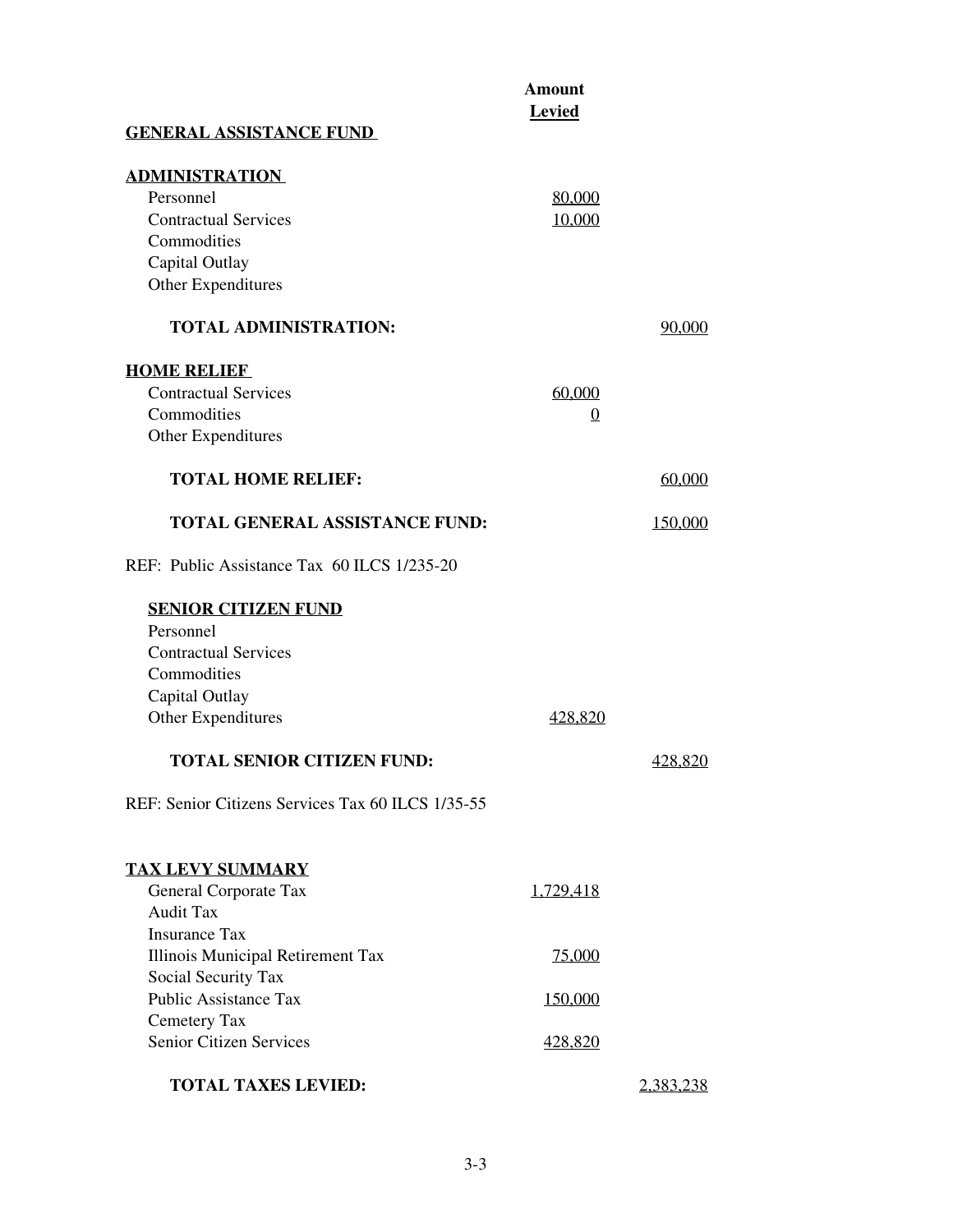SECTION 3: That the Town Clerk shall make and file with the County Clerk of said County of

Kane strategies on or before the last Tuesday of December, a duly certified copy of this ordinance.

 SECTION 4: That if any section, subdivision, or sentence of this ordinance shall for any reason be held invalid or to be unconstitutional, such finding shall not effect the validity of the remaining portion of this ordinance.

SECTION 5: That this ordinance shall be in full force and effect after its adoption, as provided by law.

 ADOPTED this \_\_\_\_\_ day of \_\_\_\_\_\_\_\_\_\_\_\_\_\_\_\_\_, 2018, pursuant to a roll call vote by the Board of Trustees of Elgin Township, Kane

County, Illinois.

| <b>BOARD OF TRUSTEES</b>  | <b>AYE</b> | $\overline{\text{NAY}}$ | <b>ABSENT</b> |
|---------------------------|------------|-------------------------|---------------|
| <b>Trustee Guerra</b>     |            |                         |               |
| Trustee Tepe              |            |                         |               |
| Trustee Van Weelden       |            |                         |               |
| <b>Trustee Villalobos</b> |            |                         |               |
| <b>Chairman Ramirez</b>   |            |                         |               |

\_\_\_\_\_\_\_\_\_\_\_\_\_\_\_\_\_\_\_\_\_\_\_\_\_\_\_\_\_\_ \_\_\_\_\_\_\_\_\_\_\_\_\_\_\_\_\_\_\_\_\_\_\_\_\_\_\_\_\_\_

Town Clerk Chairman - Board of Trustees